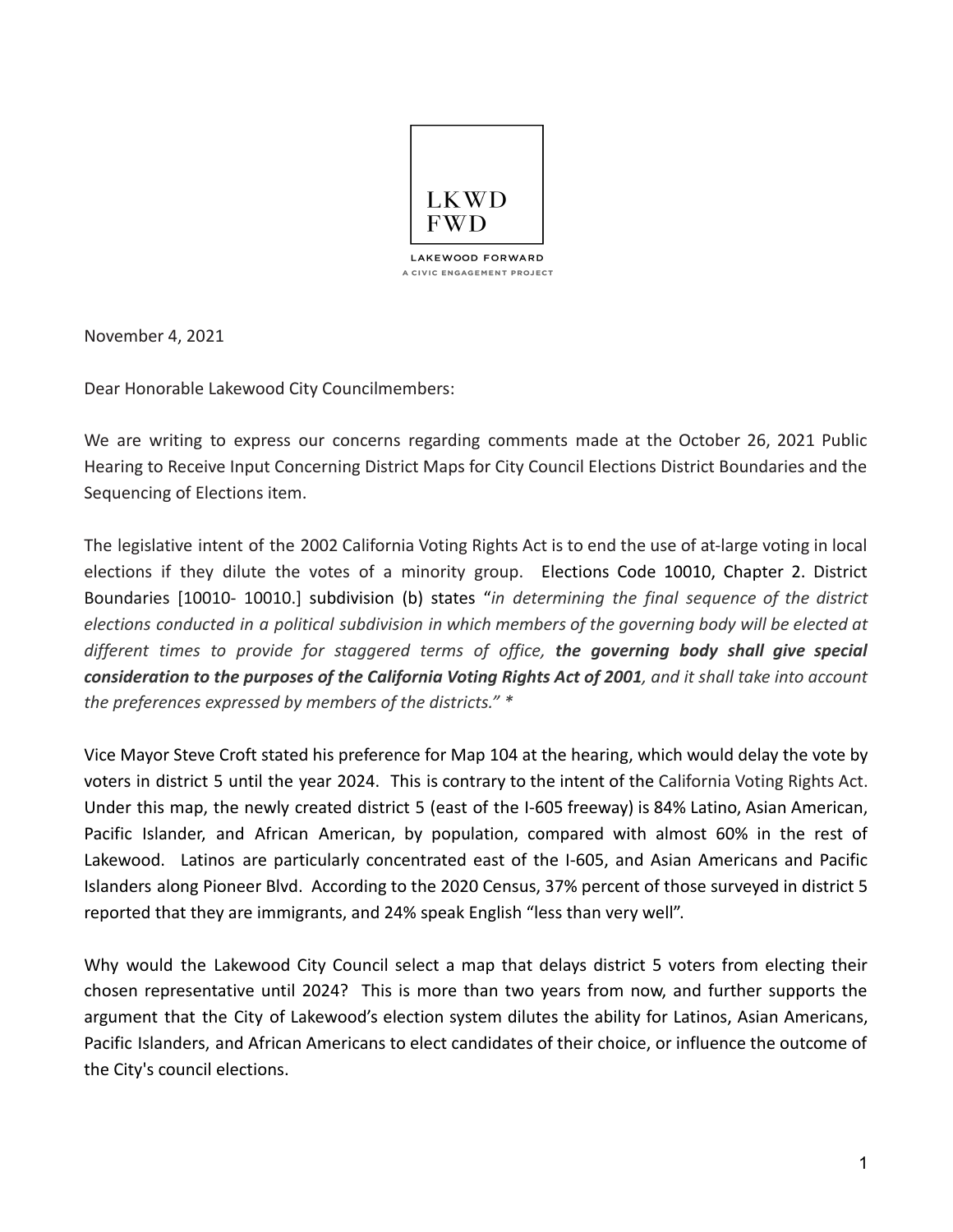Additionally, we wish to express concerns about the comments made by Vice Mayor Steve Croft against map 102, where incumbent councilmembers Ari Pe and Vicki Stuckey would have to run against each other in district 3 in 2022. Vice Mayor commented, "I must reject one of those maps that will guarantee less, not more diversity on future councils. Map 102 would force our only woman, and African American councilmember, to compete against our only Asian councilmember. Resulting in one of them having to leave our council if the other candidate runs and wins, or if there is a third candidate, it even opens up the likelihood that both of them would be off council."

As stated during the City Council's public hearings in April 2021, race cannot be used as the sole or predominant basis for the drawing of any district without a compelling justification. This is exactly what Vice Mayor Croft has done - he has chosen to eliminate map 102 from consideration because it has an elected Asian American incumbent, Councilmember Ari Pe, running against an appointed African American incumbent, Councilmember Vicki Stuckey. It is also troubling Vice Mayor Croft may have made comments that violate the Federal Voting Rights Act, and are implicitly racially discriminatory by assuming there are no other candidates of color who could successfully run in district 3 and beat both incumbents, or voters of color would only vote for a candidate of color, or successful candidates of color might not emerge in other council districts.

Vice Mayor Steve Croft and the National Demographics Corporation consultant also made troubling political comments. They stated turnout in district 5 would be greater during a Presidential cycle in 2024, justifying a delay in East Lakewood's voting rights. This is unjustified because the point of creating a district in East Lakewood is so that its voters can choose their own representative. Further, voter turnout in Lakewood was never a consideration when the City held elections in March of odd years over decades, where council members were elected with as few as 2,852 votes.

We are also concerned map 104 divides the "community of interest" of the Bellflower Unified School District among three council districts. This is in conflict with the City's districting rules and goals outlined at the April 2021 public hearings. Even more concerning is the division of the Mayfair High School neighborhood, where residents have expressed concerns about vehicular, pedestrian, and public safety.

Lastly, map 104 appears to be gerrymandered to include appointed Councilmember Vicki Stuckey's residence in district 3. Map 104 uses Lakewood Blvd., Bellflower Blvd., and the I-605 freeway as boundaries to divide most of the city's five districts. However, the dividing line between seats 4 and 3 is the LA County Public Works flood control channel behind residents' homes. Wouldn't Palo Verde Ave., which divides the cities of Lakewood and Cerritos, be a better boundary for this neighborhood? Or was this map drawn to amplify the political power of certain incumbents?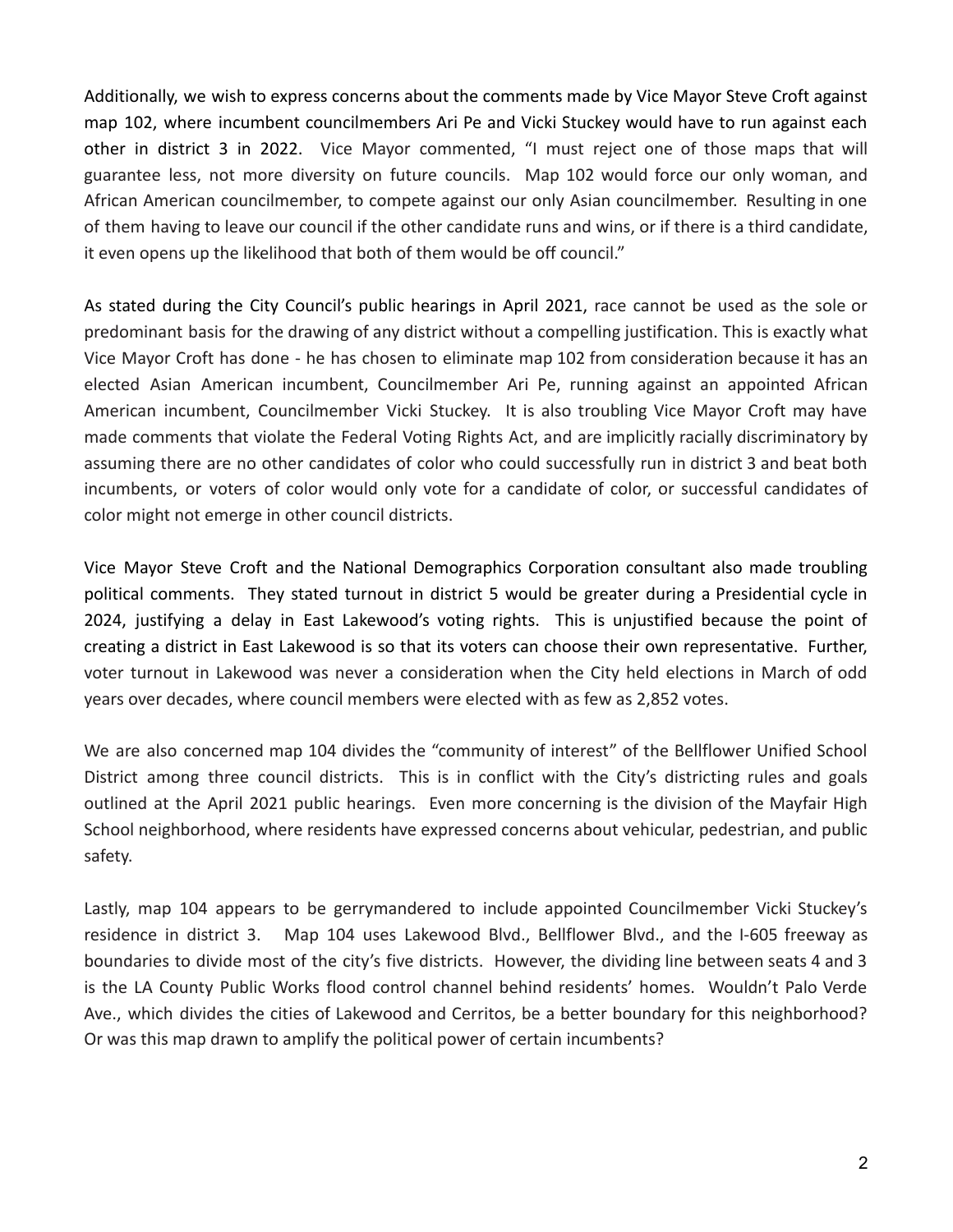To remedy this pending legal issue, we respectfully request the City Council to:

- Schedule the election sequence to **prioritize the election of district 5 (east of the I-605) in 2022.**
- **● Reject map 104 entirely** as it violates the City's districting principles and goals for the districting process by drawing a district for a councilmember who was not elected, but appointed.
- **● Schedule two additional public hearings** on the proposed maps and election sequence at **Palms Park and Bloomfield Park.**

In conclusion, in order for districting to promote democracy and fairness, people who have been historically disadvantaged in the electoral process must have more opportunities to get involved and ultimately vote.

We appreciate the work you and the city staff have done on behalf of the residents of Lakewood. Thank you for your attention to these issues.

Sincerely, Members of Lakewood Forward

Sylvester Ani Rebecca Buffington Marion Castello Aaron Castillo Dr. Marisela Cervantes Cassandra Chase Tom Daly Maria Delupio Ted Delupio Segunda Delupio Debbie Esquivel Alan Gafford Dr. Ken Graham Valerie Graham Jeannie Griffith Alma Holmes Quentin Holmes Tami Jean Hughes Mallory Jackson Joy Janes Andrew Khury Vessna Khury